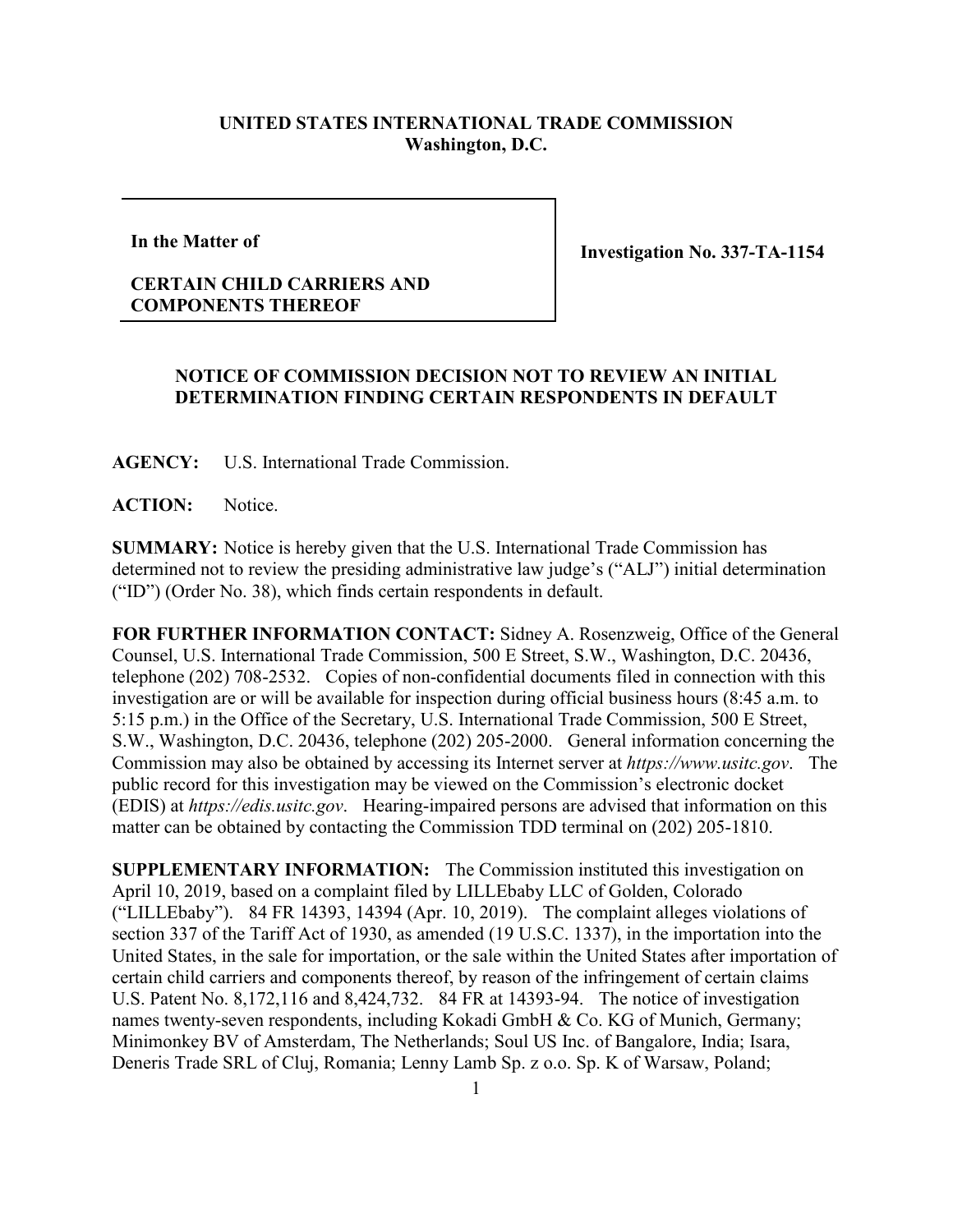L'Echarpe Porte Bonheur, Inc. d/b/a Chimparoo of Boucherville, Canada; Tingtao Sunveno Co., Ltd. of Shandong, China; Jing Jiang Dimarco Packaging & Gifts Co. of Jingjiang Jiangsu, China; and Jiangsu Matrix Textile Co., Ltd., also of Jingjiang, Jiangsu, China (collectively, "the Non-Participating Respondents"); as well as Wuxi Kangarouse Trading Co. Ltd. Enterprises d/b/a Kangarouse of Wuxi, China ("Kangarouse"). The Office of Unfair Import Investigations was also named as a party. *Id.* A number of participating respondents have been terminated from the investigation based upon settlement or consent order. Order No. 12 (May 30, 2019), *not reviewed*, Notice (June 18, 2019); Order No. 17 (July 18, 2019), *not reviewed*, Notice (Aug. 12, 2019); Order No. 18 (July 18, 2019), *not reviewed*, Notice (Aug. 12, 2019); Order No. 21 (Aug. 13, 2019), *not reviewed*, Notice (Sept. 13, 2019); Order No. 22 (Aug. 23, 2019), *not reviewed*, Notice (Sept. 17, 2019); Order No. 23 (Aug. 29, 2019), *not reviewed*, Notice (Sept. 17, 2019); Order No. 25 (Sept. 6, 2019), *not reviewed*, Notice (Oct. 1, 2019).

The Non-Participating Respondents were served with the notice of investigation and complaint between April 8 and April 10, 2019. Comm'n Investigative Staff's Resp. to Complainant's Mot. for an Order to Show Cause and Entry of Default as to Certain Respondents at 3 (May 28, 2019); Comm'n Investigative Staff's Resp. to Complainant's Mot. for an Order to Show Cause and Entry of Default as to Certain Resp'ts at 2 (May 22, 2019). Kangarouse refused to accept delivery of the notice of investigation and the complaint in April 2019. *See*  Order No. 29 at 2-3 (Oct. 28, 2019); Mem. in Support of Complainants' Unopposed Mot. for an Order to Show Cause and Entry of Default as to Certain Respondents at 2 (Oct. 14, 2019). On June 24, 2019, the presiding ALJ issued two orders (Order Nos. 13 and 14) directing the Non-Participating Respondents to show cause why they should not be found in default for failing to respond to the notice of investigation and complaint. On October 28, 2019, the presiding ALJ issued an Order (Order No. 29), directing Kangarouse to show cause why it should not be found in default for failing to respond to the complaint. The Non-Participating Respondents and Kangarouse failed to respond to the orders. On November 6, 2019, LILLEbaby filed an unopposed motion for entry of default as to the Non-Participating Respondents based on their failure to show good cause or otherwise respond to Order Nos. 13 and 14.

On December 3, 2019, the presiding ALJ issued the subject ID finding the Non-Participating Respondents and Kangarouse in default. *See* Order No. 38 at 1-2; *see also* 19 CFR  $210.16(b)(1)(ii)$  ("If the respondent fails to make the necessary showing of" cause why it should not be found in default, "the administrative law judge shall issue an initial determination finding the respondent in default.").

No petitions for review of the ID were filed. The Commission has determined not to review the ID.